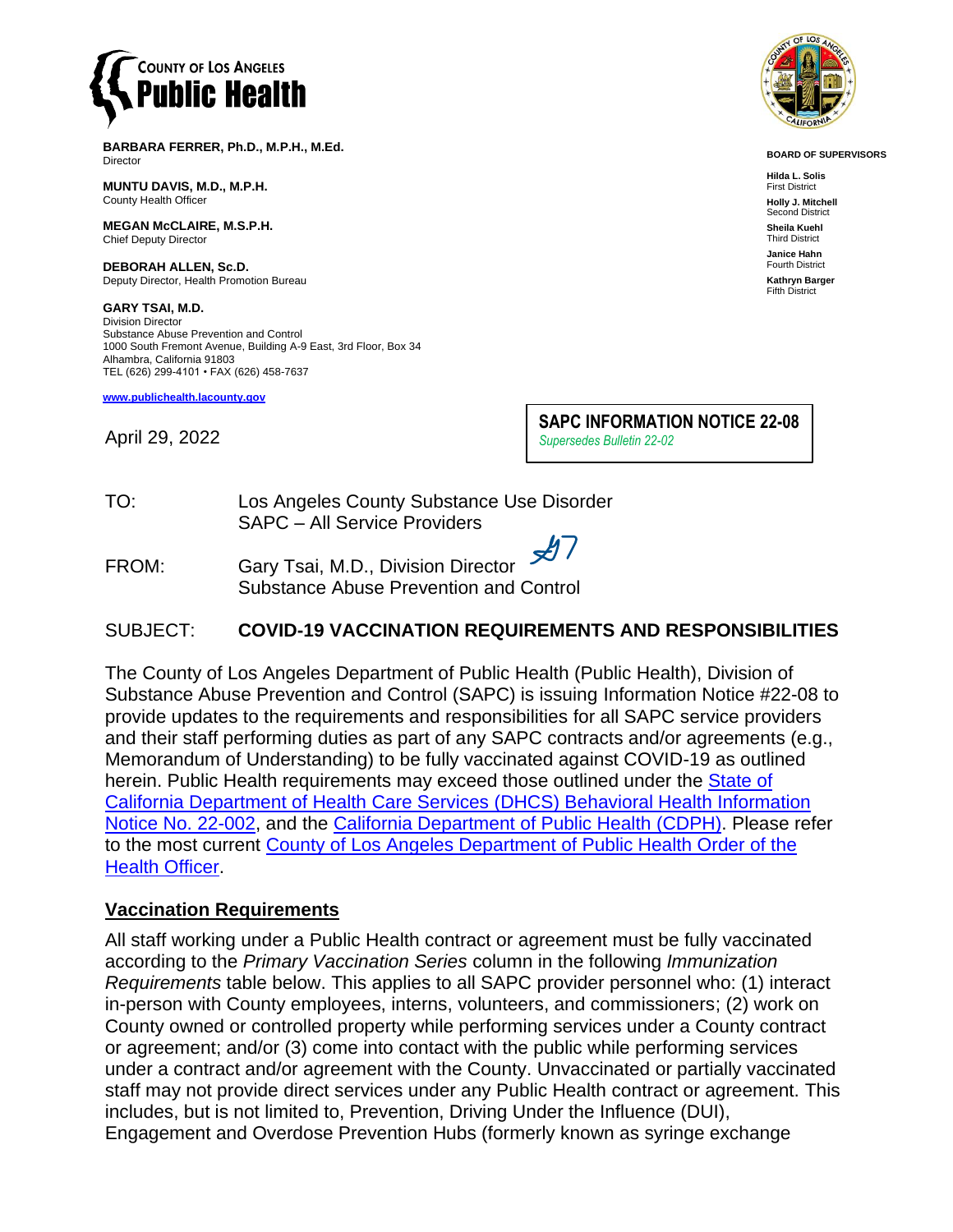SAPC Information Notice 22-08 April 29, 2022 Page 2 of 5

programs), Client Engagement and Navigation Services (CENS), and treatment programs, as well as consultants or subcontractors performing duties on behalf of SAPC or its contractors and providers.

### **Booster Requirements**

All health care workers currently eligible for boosters, including those that work in a SAPC treatment setting, must be both fully vaccinated **and** boosted for COVID-19, receiving all recommended doses of the primary series of vaccines and a vaccine booster dose pursuant to the *Immunization Requirements* table below.

#### **Immunization Requirements**

| <b>COVID-19 Vaccine</b>                                                                                                                                                       | <b>All</b><br><b>Contractor Staff</b>          | <b>All Contractor Staff Working in Substance</b><br><b>Use Disorder (SUD) Treatment Settings</b> |                                                                                                                                                                |
|-------------------------------------------------------------------------------------------------------------------------------------------------------------------------------|------------------------------------------------|--------------------------------------------------------------------------------------------------|----------------------------------------------------------------------------------------------------------------------------------------------------------------|
|                                                                                                                                                                               | <b>Primary</b><br>vaccination<br><b>series</b> | When to get the<br>vaccine booster<br>dose                                                       | <b>Which vaccine booster</b><br>dose to receive                                                                                                                |
| Moderna or<br>Pfizer-BioNTech                                                                                                                                                 | 1st and 2nd doses                              | Booster dose no<br>sooner than five (5)<br>months after 2nd dose                                 | Any of the COVID-19 vaccines<br>authorized in the United States may<br>be used for the booster dose, but<br>either Moderna or Pfizer-BioNTech<br>are preferred |
| Johnson and Johnson<br>[J&J]/Janssen                                                                                                                                          | 1st dose                                       | Booster dose no<br>sooner than two (2)<br>months after 1st dose                                  | Any of the COVID-19 vaccines<br>authorized in the United States may<br>be used for the booster dose, but<br>either Moderna or Pfizer-BioNTech<br>are preferred |
| World Health Organization<br>(WHO) emergency use listing<br>COVID-19 vaccine                                                                                                  | All recommended<br>doses                       | Booster dose no<br>sooner than five (5)<br>months after getting all<br>recommended doses         | Single booster dose of Pfizer-<br>BioNTech COVID-19 vaccine                                                                                                    |
| A mix and match series<br>composed of any combination<br>of the Food and Drug<br>Administration (FDA)-<br>approved, FDA-authorized, or<br><b>WHO-EUL COVID-19</b><br>vaccines | All recommended<br>doses                       | Booster dose no<br>sooner than five (5)<br>months after getting all<br>recommended doses         | Single booster dose of Pfizer-<br>BioNTech COVID-19 vaccine                                                                                                    |

## **Exemptions**

SAPC provider personnel may be exempt from the vaccination requirements only upon providing their employer (i.e., SAPC provider agency) a declination form, signed by the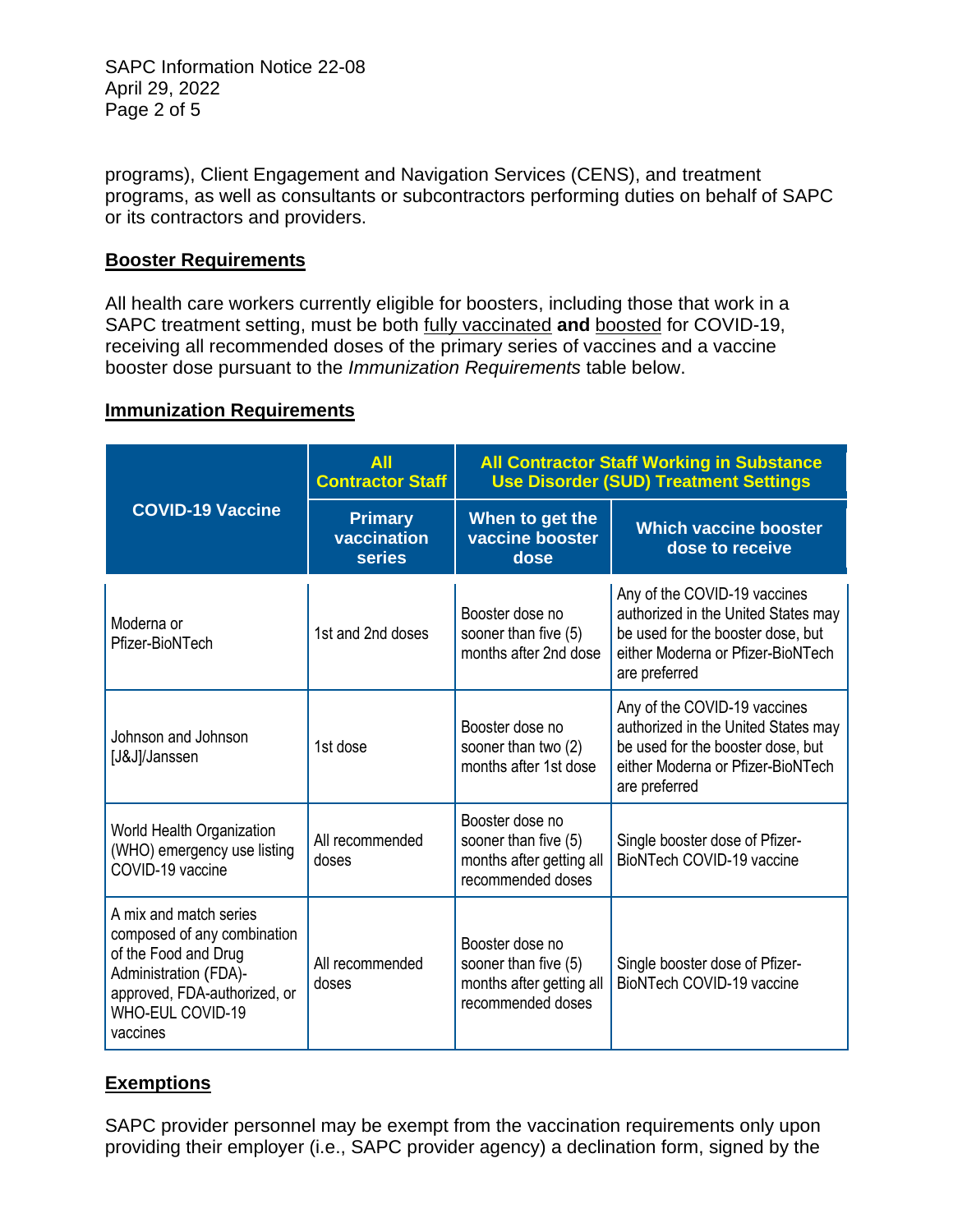SAPC Information Notice 22-08 April 29, 2022 Page 3 of 5

individual stating either of the following: (1) the worker is declining vaccination based on Religious Beliefs, or (2) the worker is excused from receiving any COVID-19 vaccine due to a Qualifying Medical Reason.

SAPC provider personnel who are not fully vaccinated and boosted within the timeframes described in the above immunization requirements **and** who have been granted a valid medical or sincerely held religious belief exemption to vaccination by their employer must obtain a negative COVID-19 polymerase chain reaction (PCR) or antigen test every week in order to continue work associated with a Public Health contract and/or agreement. Providers must maintain records of the weekly verification that staff who are not fully vaccinated and boosted, and who have a qualifying exemption, are tested as negative via a PCR or antigen test as evidence that they are in compliance with these requirements and must validate a negative test result prior to their staff coming into contact with the public while performing services under a contract and/or agreement with the County.

SAPC providers must retain all weekly testing documentation for their exempt personnel, which shall be made available to the County upon request.

All SAPC provider personnel must follow the latest guidance from the State and Local Health Officer Orders.

## **Vaccine Verification**

In accordance with all applicable privacy laws, regulations, and [CDPH Guidance for](https://www.cdph.ca.gov/Programs/CID/DCDC/Pages/COVID-19/Vaccine-Record-Guidelines-Standards.aspx)  [Vaccine Records Guidelines & Standards,](https://www.cdph.ca.gov/Programs/CID/DCDC/Pages/COVID-19/Vaccine-Record-Guidelines-Standards.aspx) providers must document and retain verification of the employee's vaccination status and any corresponding testing results. Documentation includes, but is not limited to: 1) full name and date of birth; 2) vaccine manufacturer; 3) date of vaccine administration (for first dose and, if applicable, second dose); and 4) date of vaccine booster administration (if applicable).

Only the following forms of verification will be allowed:

- 1. Official COVID-19 Vaccination Record Card (issued by the California Department of Health and Human Services, Centers for Disease Control and Prevention [CDC] or World Health Organization [WHO] Yellow Card which includes: 1) the name of person vaccinated; 2) the type of vaccine provided; and 3) the date the last dose was administered); OR
- 2. A photo of a Vaccination Record Card as a separate document; OR
- 3. A photo of the client's Vaccination Record Card stored on a phone or electronic device; OR
- 4. Documentation of COVID-19 vaccination from a health care provider; OR
- 5. Digital record that includes a QR code that when scanned by a SMART Health Card reader displays to the reader client name, date of birth, vaccine dates and vaccine type; OR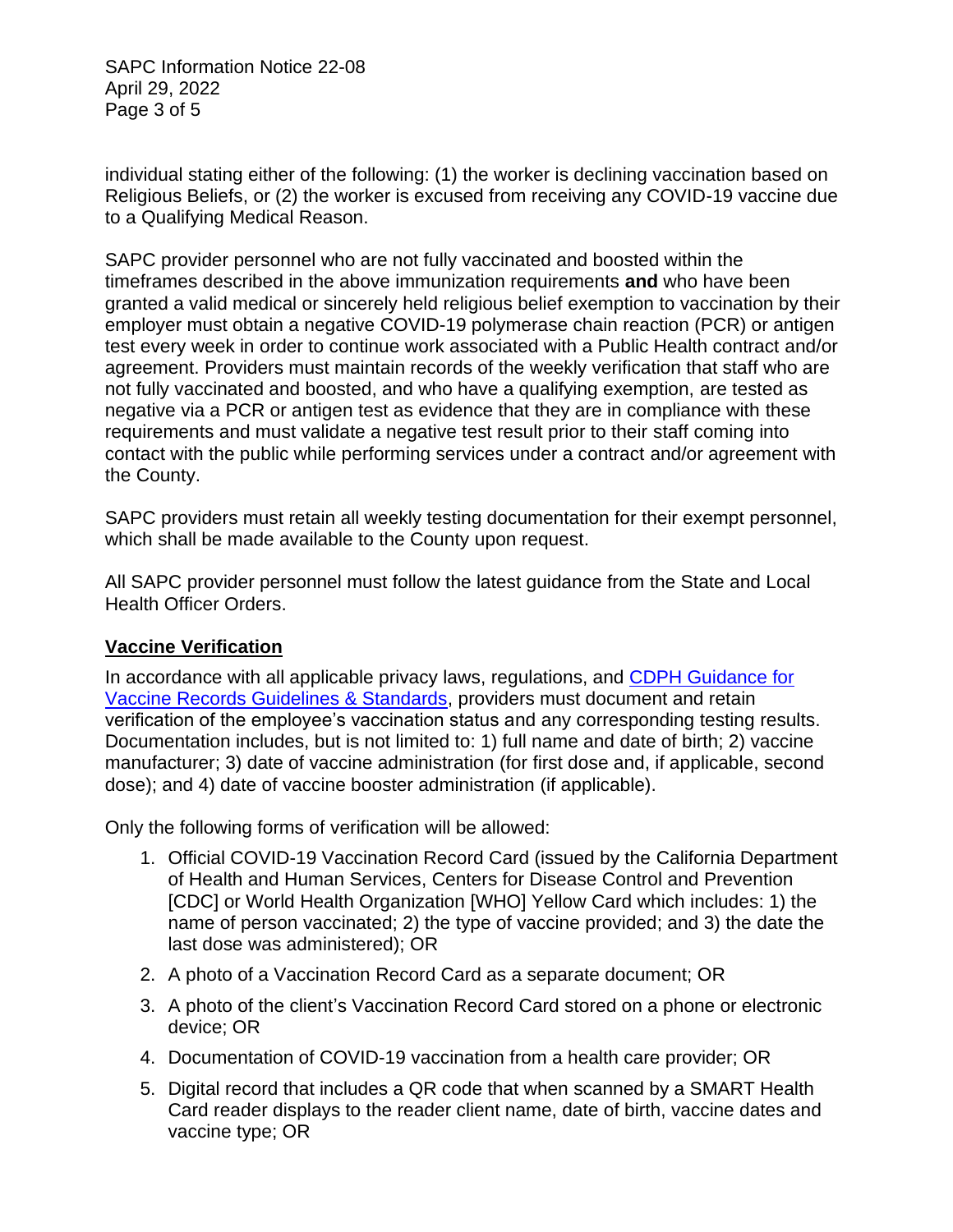SAPC Information Notice 22-08 April 29, 2022 Page 4 of 5

> 6. Documentation of vaccination from other contracted employers who follow the California Department of Public Health vaccination records guidelines and standards.

## **Compliance Requirements**

As a condition of Public Health contracts and/or agreements, providers must submit the *Certification of Compliance Form\*\** and attest to mandating staff vaccinations, and when applicable boosters, and identifying any staff who are not fully vaccinated and/or received any required booster as described herein. Providers who do not submit the required certification will be considered in breach of their contract and/or agreement terms and provisions. Providers must establish a policy detailing the organization's process to ensure compliance with this information notice, DHCS, and CDPH guidance. The policy must include the following key areas:

- Vaccine requirements
- Booster requirements
- Criteria for exemptions (if applicable)
- Unvaccinated staff requirements (if applicable)
- Vaccine and testing resources
- Record/Documentation requirements

Providers will also be required to sign the attached attestation form confirming adherence and implementation of the vaccine and booster policy. Providers must be prepared to provide all requested documentation confirming vaccinations and/or exemptions to local, County, and/or State representative(s) or their designee(s) upon request within one (1) business day after receiving the request.

*\*Note: The Certification of Compliance Form applies to all contractors and providers performing work on behalf of all County Departments.*

## **Masking**

All staff working in healthcare settings, including SUD treatment sites must wear a mask regardless of vaccination status until further notice, per DHCS IN 22-002. Additional requirements outlined in any DPH updated Health Order must also be adhered to.

# **Resources**

Below are additional resources that providers may find helpful while developing and implementing their vaccine policy.

- [Los Angeles County Department of Public](http://publichealth.lacounty.gov/media/Coronavirus/reopening-la.htm#orders) Health
- [California Department of Public Health -State of Public Health Officer Order of](https://www.cdph.ca.gov/Programs/CID/DCDC/Pages/COVID-19/Order-of-the-State-Public-Health-Officer-Health-Care-Worker-Vaccine-Requirement.aspx)  [February 22, 2022](https://www.cdph.ca.gov/Programs/CID/DCDC/Pages/COVID-19/Order-of-the-State-Public-Health-Officer-Health-Care-Worker-Vaccine-Requirement.aspx) and [FAQs](http://www.cdph.ca.gov/Programs/CID/DCDC/Pages/COVID-19/FAQ-Health-Care-Worker-Vaccine-Requirement.aspx)
- LA County Health Officer Health Care Worker Vaccination [Requirement](http://publichealth.lacounty.gov/media/Coronavirus/docs/HOO/HOO_HealthCareWorkerVaccination.pdf) and [FAQs](http://publichealth.lacounty.gov/media/Coronavirus/docs/HOO/FAQ-HealthCareWorkerVaccination.pdf)